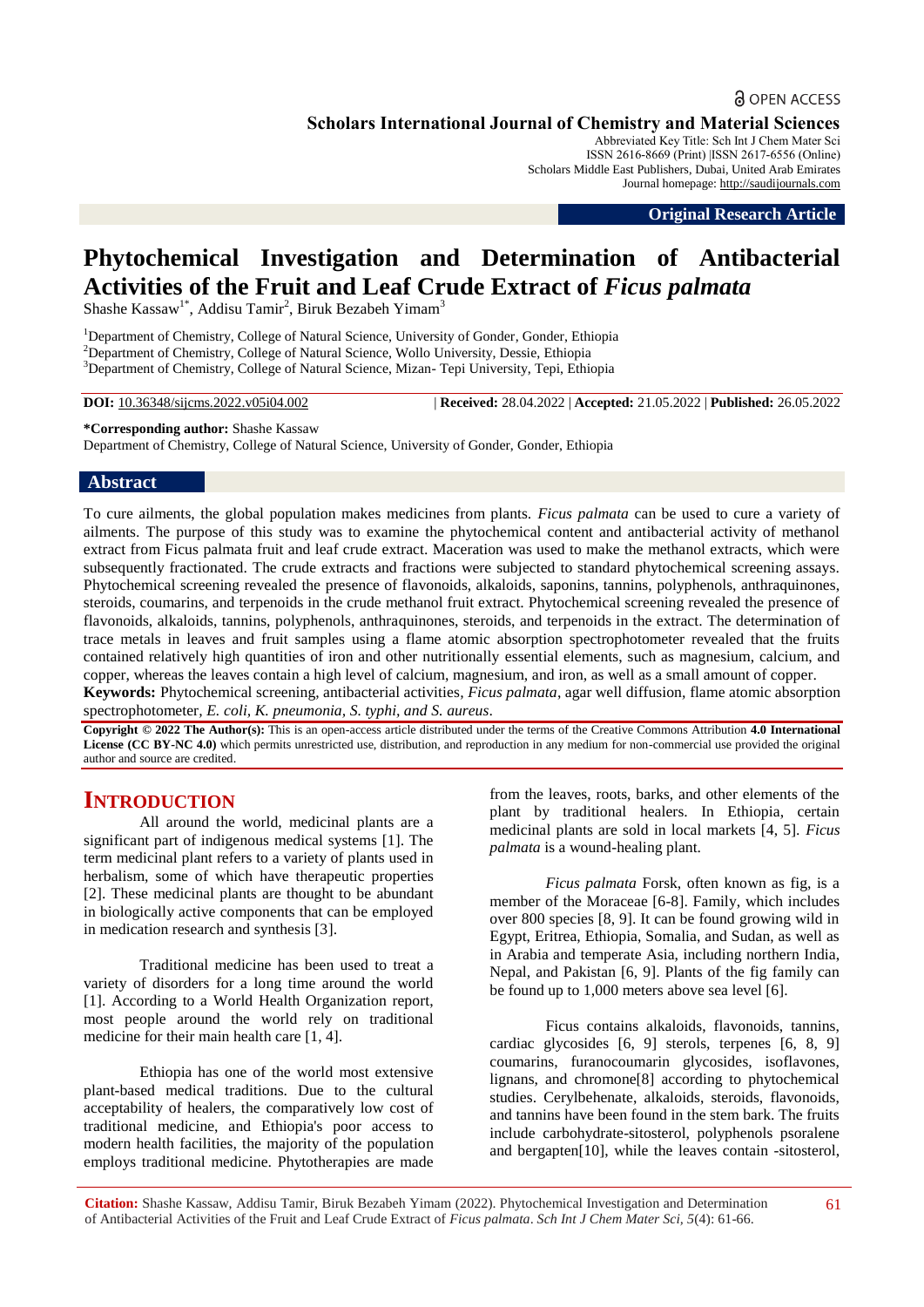triterpene glaunol acetate, gallic acid, rutin and vanillic acid.

The *Ficus palmata* plant has demonstrated antibacterial and antifungal action at various concentrations, as described in the literature [6, 7, 10, 11]. Given the immense potential of plants as sources of antimicrobial medicines, a thorough inquiry was conducted to screen the antibacterial activity of various Ficus species [7, 11]. In terms of screening, the diameter of the zone of inhibitions was used to determine antimicrobial (bacterial and fungal) activity. Researchers have recently looked into and identified phytochemicals with an unknown pharmacological activity that has adequate antibacterial and antifungal properties. Many Ficus species have been used in traditional medicine for centuries and have a variety of pharmacological effects [12].

There are no reports before about the<br>d study of phytochemical screening, integrated study of phytochemical screening, antibacterial activity, and wet digestion for mineral analysis of the crude, fractionation of the leaves and fruit of *Ficus palmata*. The goal of this research was to examine the phytochemical composition and the phytochemical composition and antibacterial activity of methanol extract from *Ficus palmata* fruit and leaf crude extract.

#### **MATERIALS AND METHODS**

#### **Preparation of the plant material**

The fruit and leaves were collected, quickly cleaned with tap water to eliminate dirt or dust, and dried under shade in the chemistry laboratory of the school of chemistry. Using a laboratory pestle and mortar, the fruit and leaves were ground to a coarse powder. The powder sample was weighed and kept in airtight containers until the extraction process began [4].

#### **Extraction**

The powdered fruit and leaves of *Ficus palmata* (200.0 g) were macerated for 3 days at room temperature with 1000.0 mL of methanol using the maceration method. The solution supernatants were gravity filtered with Whatman No. 1 filter paper, concentrated with a rotary evaporator at  $40^{\circ}$ C, and kept in a refrigerator [4].

#### **Fractionation and purification**

The crude extract of *Ficus palmata* fruit and leaves showed the presence of number of spots on its thin layer chromatography profile [7, 8, 10]. This indicates the need for further fractionation and purification. Fractionation and purification of the crude extract of *Ficus palmata* fruit was done using the column chromatography (CC) technique.

#### **Fractionation and purification through column chromatography**

A total of 100.0 g of silica gel was measured and mixed with 200.0 mL of Chloroform before being packed into a column (34.0 cm). 15.0 g and 10.0 g of *Ficus palmata* dried fruit and leaves crude methanol extracts were adsorbed using 10.0 g of silica gel and 20.0 mL chloroform, respectively. The adsorbed sample was then applied to the packed column chromatography at the top. As the polarity of the solvent solution increased, the column was eluted with chloroform, acetone, acetone/methanol, and methanol as the eluent.

### **Phytochemical Screening**

The fruit and leaves crude extract were subjected to the following preliminary phytochemical studies. Alkaloids, flavonoids, terpenoids steroids, saponins, tannins, glycoside anthraquinones, coumarins and phenol compounds were determined according to [6, 13].

#### **Invitro antibacterial studies**

#### **Bacterial test organisms and standard antibacterial disc**

Three gram-negative bacterial strains; *Escherichia coli, Klebsiella pneumoniae* and *Salmonella typhi* and one gram-positive bacterial strain; *Staphylococcus aureus* were obtained from the department of biology, University of Gondar, Ethiopia. The standard antibacterial disc used for the study was gentamicin.

#### **Bacterial Media (Muller Hinton Media)**

Muller Hinton Media (36.0 g) was mixed with 500.0 mL distilled water and autoclaved for 15 minutes at 15 lb pressure. Petri dishes were filled with sterile media. A cork borer with a diameter of 6 mm was used to bore the solidified plates. Antibacterial experiments were conducted on plates with wells [14].

#### **Determination of inhibition zone both methanol extract and solvent fractionation**

The extracts' antibacterial activity was determined using the agar well diffusion method. The Mueller Hinton Agar (MHA) media was prepared in a sterile environment [15]. Separate sterile cotton buds were used to distribute microorganisms such as *E. coli, K. pneumonia, S. typhi,* and *S. aureus* over the agar well plates [16]. Then, using a sterile cork borer tip [4], an equal distance hole with a diameter of 6.0 mm was punched aseptically. To make a 2000 mg/mL stock solution, the extracts  $(4.0 \text{ g})$  were diluted in 2.0 mL DMSO. The extracts were made at different strengths (10, 50, and 100 mg/mL) by diluting the stock solution in DMSO and pouring it into the well using a micropipette. The addition of gentamicin was used as a positive control disc, while DMSO was used as a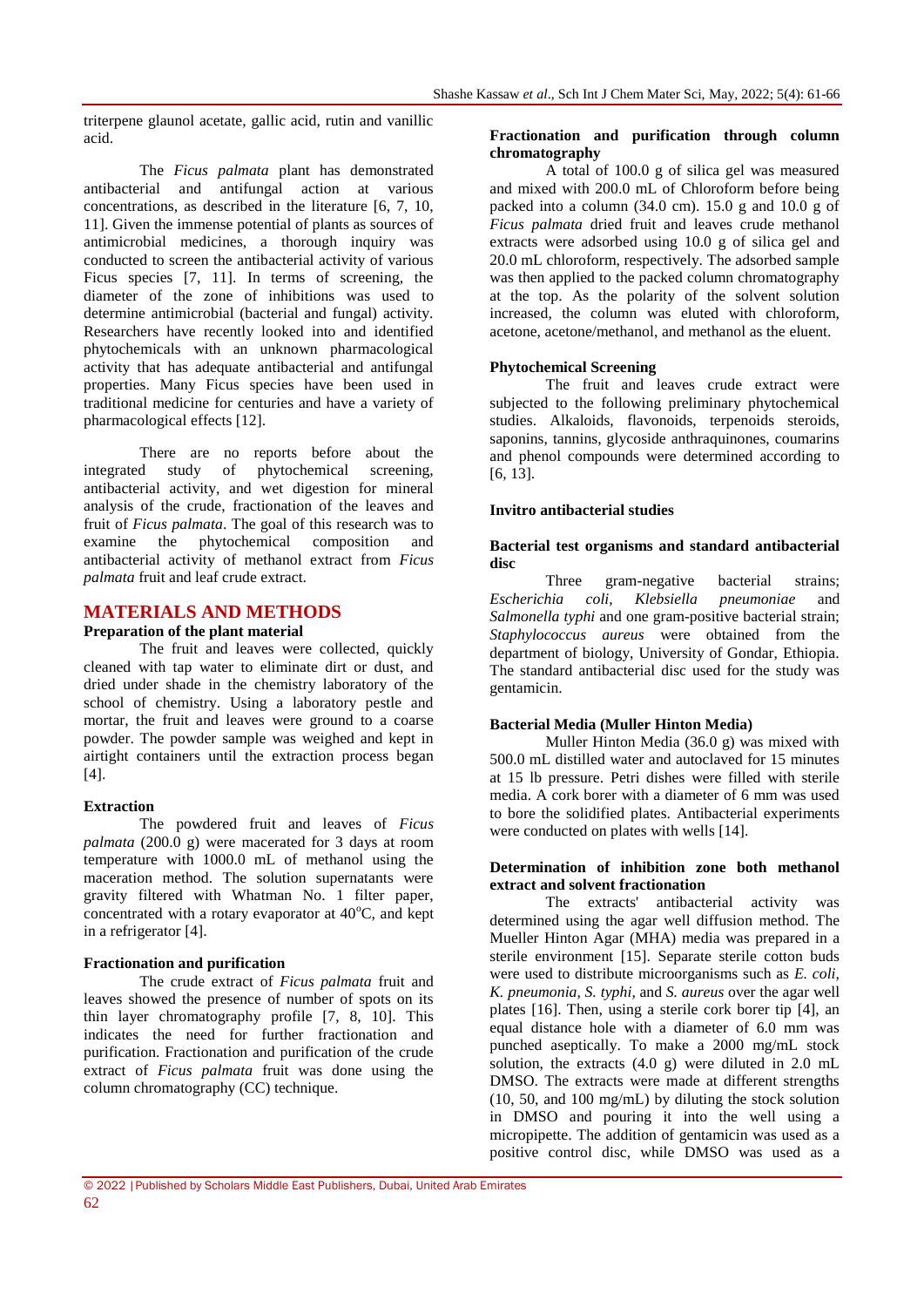negative control disc in the following phases. The plates were incubated for 24 hours at 37°C. The extracts were evaluated in triplicates, with the diameter of the inhibitory zone measured in millimeters (mm) and the findings reported as mean standard deviation [4].

### **Determination of some metal in** *Ficus palmata* **fruit and leaves**

#### **Sample preparation**

The collected plant samples (fruit and leaves) were dried and grinded into powder. Fruit and leaves of *Ficus palmata* were first digested with acids to release the minerals. The acid digest was then diluted and used for mineral determination by instrumental method [17].

#### **Preparation of acid digest**

A powdered sample of *Ficus palmata* fruit and leaves (1.0 g) was obtained and placed into digestive tubes. The hotplate was filled with concentrated  $HNO<sub>3</sub>$ (10.0 mL) and maintained at 100°C for 60 minutes. When the temperature was raised to 200°C, nitrogen acid vapors were released, which were red. After cooling the tubes, 10.0 mL of  $HNO_3$ :  $HClO<sub>4</sub>$  (1:1) mixes were introduced. The tubes were heated to 400 degrees Celsius. As a result, the dense white vapor of perchloric acid (HClO4) dissipated and turned colorless. The material was transferred to a 100.0 mL volumetric flask when the tubes were cooled. Volume was made up to the mark with distilled water. The digests were put away in a refrigerator and was utilized for mineral determination [18].

#### **RESULTS AND DISCUSSION**

#### **Phytochemical screening result**

The presence of flavonoids, alkaloids, saponins, tannins, polyphenols, anthraquinones, steroids, coumarins, and terpenoids was present in a preliminary phytochemical screening of the methanol extract of the fruit of the *Ficus palmata* plant. However, cardiac glycoside was absent in the plant extract. The result is in line with the findings of Nishat Anjum [19], who reported flavonoids, alkaloids, saponins, tannins, phenol compounds, steroids, coumarins and terpenoids. The result is in agreement with the findings of Sarla Saklani *et al.* [20], who reported flavonoids and terpenoids were present. On the contrary, the phytochemical screening results differ from the report by Sarla Saklani *et al.* [20], who reported alkaloids and tannins were absent by using methanol. The differences in results might be related to the geographical distribution of the plant [4] and the extraction techniques previous study was used Soxhlet extracted but in this study was used maceration method.

Alkaloids, flavonoids, terpenoids, steroids, tannins and anthraquinones were found in the methanol extract of *Ficus palmata* leaves. In contrast, saponins, cardiac glycoside, phenol and coumarins were not detected in the extracts.

Cardiac glycoside was absent in each extract. All the fractions of the methanolic fruit and leaves extracts were noticed to have different secondary metabolites shown in Table 1.

#### **Antibacterial susceptibility assay**

The antibacterial activity of fruit and leaf extracts, crude methanol extract, and each solvent fraction were tested using the agar well diffusion method at concentrations of 10, 50, and 100 mg/mL in this study, as shown in Tables 2 and 3. The maximum zone of inhibition for the Fruit and leaves crude methanol extracts was achieved for *S. aureus* at  $14.0+0.8$  mm and  $16.7+0.5$  mm at the concentration of 100 mg/mL, while the minimum antibacterial activity was obtained at 6.3±0.1 mm and 7.3±0.1 mm at a concentration of 10 mg/mL respectively. On the contrary, no zones of inhibition were observed in 10 mg/mL of acetone for leaves against *S. aureus*.

On the other hand, Fruit crude methanol showed a high maximum average zone of inhibitions at100 mg/mL concentration were determined to be 15.7±0.5 mm for *E. coli,* 15.3±0.5 mm for *K. pneumoniae* and 16.3±0.1 mm for *S. typhi.* On the opposite, no zones of inhibition were observed in all concentrations of acetone for leaves against *K. Pneumoniae*.

The result is in line with the findings of Sarla Saklani *et al*. [20], who reported *S. aureus, E. coli,* and *K. pneumoniae* were inhibited by using methanol at a concentration of 50 mg/mL. On the other side, the present finding differs from that of Sarla Saklani *et al*. [20], who reported *S. aureus* and *E. coil* was not detected by using methanol at a concentration of 10 mg/mL.

Fruit crude methanol extract has stronger zone inhibition than leaves crude methanol extract in gram positive bacteria than gram negative bacteria at equal doses in the majority of test microorganisms. The number of bioactive metabolites and their synergetic effects may be linked to the increased activity of certain extracts and fractions.

#### **METAL ANALYSIS**

The metal contents in the samples were found at different levels which play a vital role in the cure of diseases. These results can give importance to the wild edible fruits and harvesting of the fruit.

Copper concentrations were tested in *Ficus palmata* fruit and leaves, with concentrations of  $0.42 \pm$ 0.07 and 0.80  $\pm$ 0.00 mg/Kg respectively. The results showed that the concentration of copper in medicinal

<sup>© 2022</sup> |Published by Scholars Middle East Publishers, Dubai, United Arab Emirates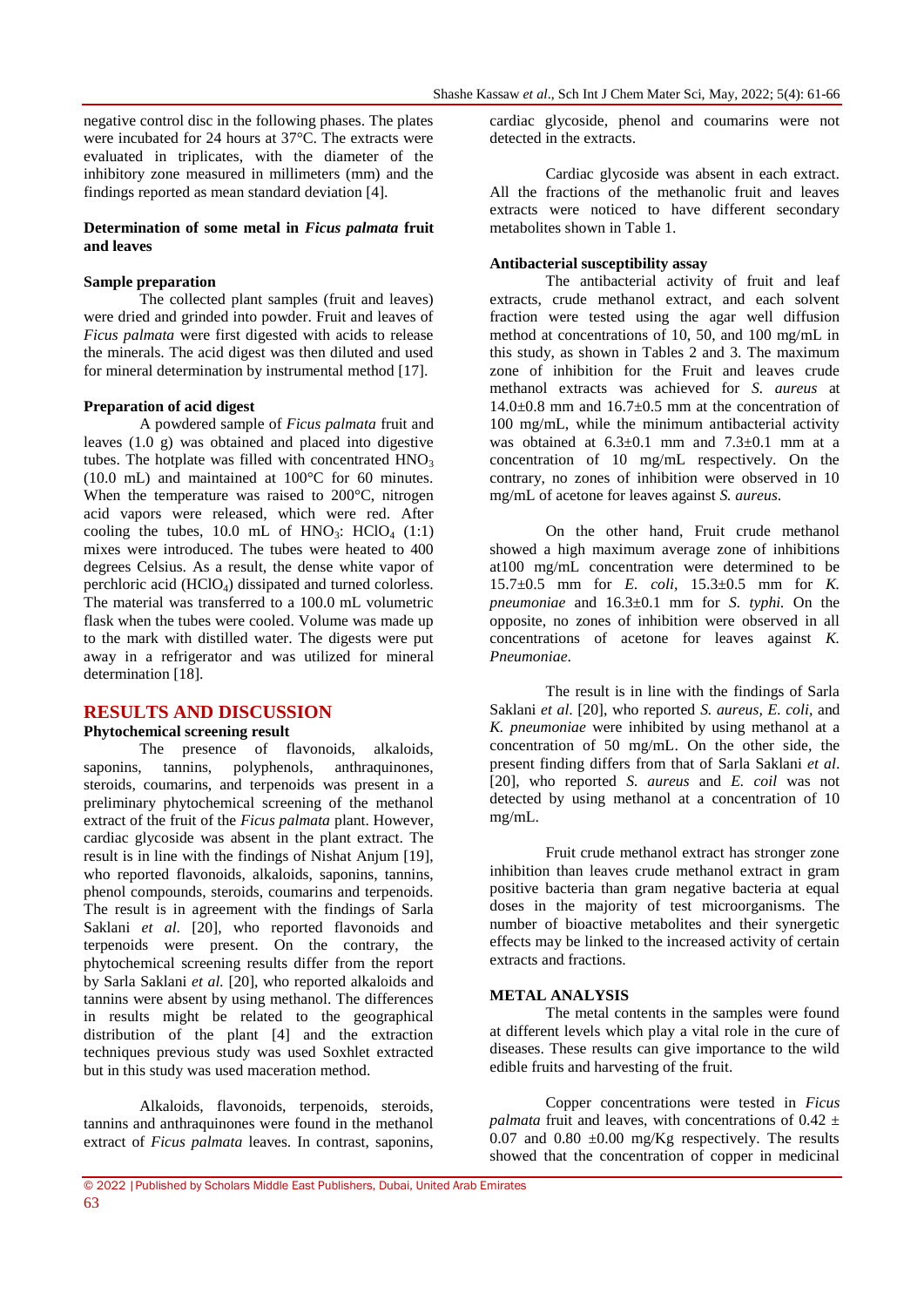plants was less than the FAO/WHO permissible limit and the permitted limits for copper in medicinal plants set by China and Singapore, which were 20 mg/kg and 150 mg/kg, respectively [21].

Fruit *Ficus palmata* (10.92  $\pm$  1.44 mg/Kg) had the highest iron concentration, followed by leaves Ficus palmata 9.53  $\pm$  0.48 mg/ kg. Although there are no specified limitations for iron in medicinal plants [22]. In edible plants, the FAO/WHO defined an acceptable level of 20 ppm [23]. When compared to the above values, the iron content in this study was significantly lower than the permitted limit in edible plants.

Magnesium concentrations in plant species were higher than other metal concentrations. Magnesium levels were found in leaves *Ficus palmata*  $(15.78 \pm 0.15 \text{ mg/kg})$  and fruit *Ficus palmata*  $(10.09 \pm 0.15 \text{ mg/kg})$ 0.14 mg/kg). Mg levels in various medicinal plants ranged from 2241.88 ppm to 6350.63 ppm in a study

conducted in Pakistan 23. However, the Mg content in this study was lower than literature values and lower than the suggested limit for plants as a macronutrient.

The concentration of Calcium was measured in fruit and leaves *Ficus palmata* with the concentration of 6.44  $\pm$  0.13 and 15.19  $\pm$ 0.44 mg/Kg respectively. According to the study conducted in Ethiopia, it was reported 170- 320 μg/g in medicinal plants [25]. However, the result of this study showed that the concentration of calcium was below the above literature values.

The fruits of the *Ficus palmata* contained relatively high quantities of iron and considerable amounts of other nutritionally essential elements, including magnesium, calcium and copper whereas the leaves contain a high level of calcium, magnesium, iron and a small amount of copper as shown in Table 4.

|  | Table-1: Result of Phytochemical Screening tests of fruit and leaves crude and their fractions |
|--|------------------------------------------------------------------------------------------------|
|  |                                                                                                |

|                   |                     | Fractionation of solvents |                      |                    |  |  |  |
|-------------------|---------------------|---------------------------|----------------------|--------------------|--|--|--|
| Metabolites       | Fruit crude extract | Leaves crude extract      | Chloroform for fruit | Acetone for leaves |  |  |  |
| Alkaloids         | $^+$                | $^{+}$                    | $^{+}$               |                    |  |  |  |
| Flavonoids        | $^+$                | $^{+}$                    |                      |                    |  |  |  |
| Terpenoids        | $^+$                | $^{+}$                    |                      |                    |  |  |  |
| Steroids          | $^+$                | $^{+}$                    |                      | $^+$               |  |  |  |
| Saponins          | $^+$                |                           | $^+$                 |                    |  |  |  |
| <b>Tannins</b>    | $^+$                | $^{+}$                    | $^+$                 |                    |  |  |  |
| Cardiac glycoside |                     |                           |                      |                    |  |  |  |
| Anthraquinones    | $^{+}$              | $^{+}$                    | $^{+}$               |                    |  |  |  |
| Phenol            | $^{+}$              | $^{+}$                    |                      |                    |  |  |  |
| Coumarins         |                     |                           |                      |                    |  |  |  |

Observed  $+$  = Present  $-$  = Absent

**Table-2: The inhibition zone of the Fruit and leaves crude and their fractions against gram positive bacteria**

| Concentration of extracts Zone of inhibition in diameter (mm) |                         |                      |              |               |               |               |  |
|---------------------------------------------------------------|-------------------------|----------------------|--------------|---------------|---------------|---------------|--|
| <b>Test bacteria</b>                                          | fraction<br>Solvent and | $10.0 \text{ mg/mL}$ | $50.0$ mg/mL | $100.0$ mg/mL | $(-)$ control | $(+)$ control |  |
|                                                               | Fruit crude methanol    | $6.3 \pm 0.1$        | $10.0 + 0.0$ | $14.0 + 0.8$  | <b>NA</b>     | $19.0+0.0$    |  |
|                                                               | Leaves crude methanol   | $7.3 \pm 0.1$        | $10.3 + 0.5$ | $16.7 + 0.5$  | NA            | $19.0+0.0$    |  |
| S. aureus                                                     | Chloroform for fruit    | $6.1 + 0.1$          | $8.1 + 0.1$  | $9.3 + 0.9$   | <b>NA</b>     | $19.0+0.0$    |  |
|                                                               | Acetone for leaves      | <b>NA</b>            | $6.7+0.9$    | $7.3 + 0.3$   | NA            | $19.0+0.0$    |  |
| $- - -$<br>. .<br>$-$<br>$\cdots$<br>.<br>.                   |                         |                      |              |               |               |               |  |

Values are expressed as mean  $\pm$  SD (n=3).NA= no activity (+) = positive control (gentamicin) and (-) control = negative control (DMSO).

| Table-3: The inhibition zone of the Fruit and leaves crude and their fractions against gram |  |
|---------------------------------------------------------------------------------------------|--|
| negative bacteria                                                                           |  |

| Concentration of extracts Zone of inhibition in diameter (mm) |                       |          |               |                |                |               |               |
|---------------------------------------------------------------|-----------------------|----------|---------------|----------------|----------------|---------------|---------------|
| <b>Test bacteria</b>                                          | Solvent and           | fraction | $10.0$ mg/mL  | $50.0$ mg/mL   | $100.0$ mg/mL  | $(-)$ control | $(+)$ control |
|                                                               | Fruit crude methanol  |          | $7.3 \pm 0.1$ | $11.7 \pm 0.5$ | $15.7 \pm 0.5$ | <b>NA</b>     | 20.0          |
|                                                               | Leaves crude methanol |          | $6.3 \pm 0.1$ | $9.3 \pm 0.9$  | $11.7 \pm 0.5$ | <b>NA</b>     | 20.0          |
| E. coli                                                       | Chloroform for fruit  |          | $6.7 \pm 0.9$ | $8.1 \pm 0.1$  | $9.7+0.5$      | NA            | 20.0          |
|                                                               | Acetone for leaves    |          | $6.0 \pm 0.1$ | $6.2 \pm 0.2$  | $7.3 \pm 0.9$  | NA            | 20.0          |
|                                                               | Fruit crude methanol  |          | $6.3 \pm 0.1$ | $10.3 \pm 0.9$ | $15.3 + 0.5$   | <b>NA</b>     | 22.0          |
| K. pneumoniae                                                 | Leaves crude methanol |          | $7.3 \pm 0.9$ | $9.7 \pm 0.5$  | $12.7 \pm 0.5$ | <b>NA</b>     | 22.0          |
|                                                               | Chloroform for fruit  |          | $6.0 \pm 0.2$ | $7.3 + 0.5$    | $10.7+0.9$     | <b>NA</b>     | 22.0          |
|                                                               | Acetone for leaves    |          | NA            | NA.            | NA.            | NA            | 23.0          |
|                                                               | Fruit crude methanol  |          | $6.1 \pm 0.1$ | $10.1 \pm 0.1$ | $16.3 \pm 0.1$ | <b>NA</b>     | 21.0          |

© 2022 |Published by Scholars Middle East Publishers, Dubai, United Arab Emirates 64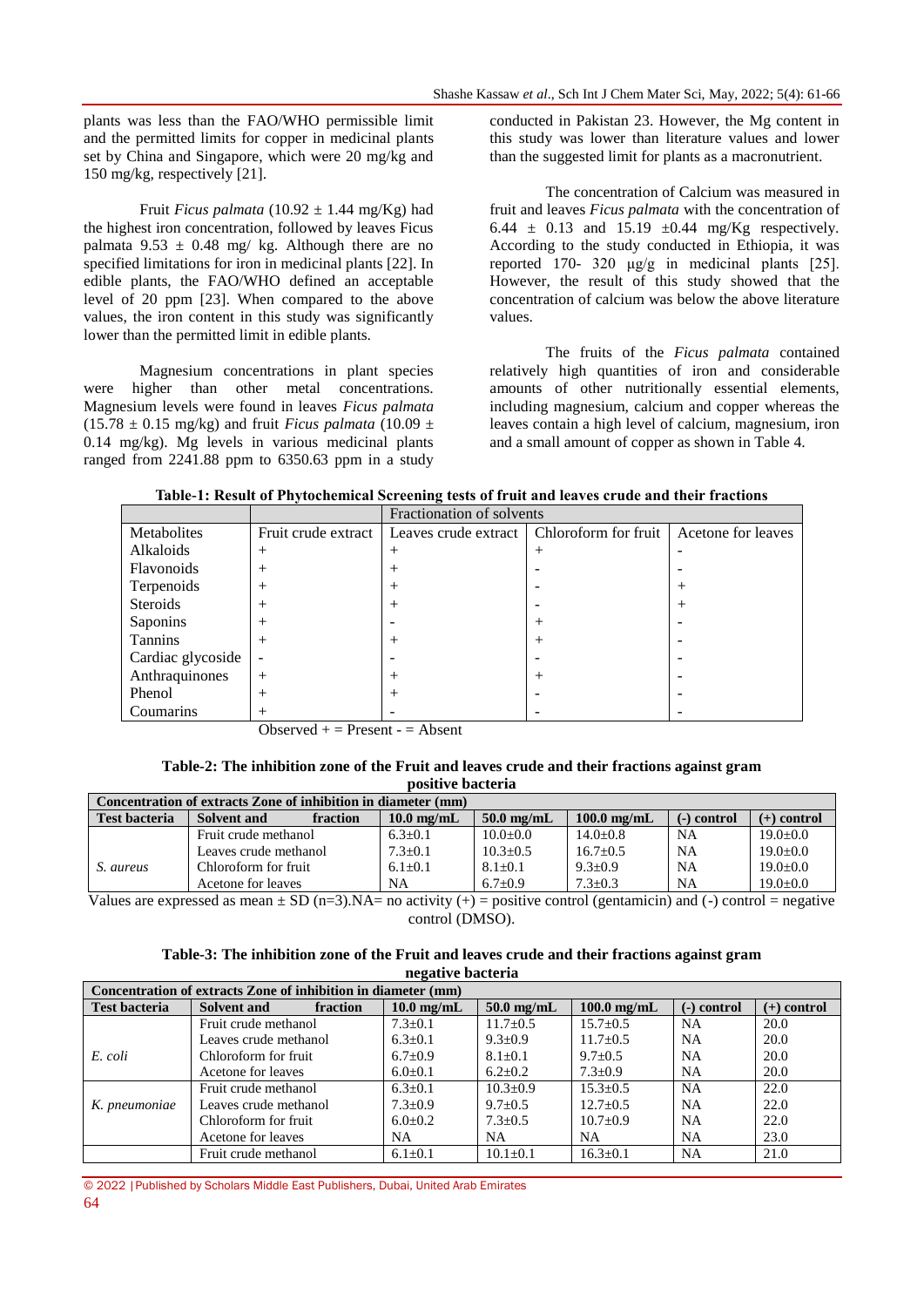Shashe Kassaw *et al*., Sch Int J Chem Mater Sci, May, 2022; 5(4): 61-66

| S. typhi | Leaves crude methanol | $7.3 \pm 0.9$ | $9.7 \pm 0.5$             | $14.0 \pm 0.8$ | <b>NA</b> | $^{\sim}$ 1<br>21.0 |
|----------|-----------------------|---------------|---------------------------|----------------|-----------|---------------------|
|          | Chloroform for fruit  | $6.7 \pm 0.9$ | $8.3 \pm 0.9$             | 10.3±0.5       | <b>NA</b> | 210<br>41.U         |
|          | Acetone for leaves    | NA            | 6.0 $\scriptstyle\pm 0.2$ | $7.3 \pm 0.5$  | <b>NA</b> | 210<br>4.0          |

Values are expressed as mean  $\pm$  SD (n=3). NA= no activity (+) = positive control (gentamicin) and (-) control = negative control (DMSO).

|  | Table-4: The calculated concentration of fruit and leaves of Ficus palmata |  |  |  |
|--|----------------------------------------------------------------------------|--|--|--|
|  |                                                                            |  |  |  |

| <b>Metal</b> | Concentration (mg/Kg) |                  |
|--------------|-----------------------|------------------|
|              | Fruit                 | <b>Leaves</b>    |
| Mg           | $10.09 \pm 0.14$      | $15.78 \pm 0.15$ |
| Ca           | $6.44 \pm 0.13$       | $15.19 \pm 0.44$ |
| Fe           | $10.92 \pm 1.44$      | $9.53 \pm 0.48$  |
| Cu           | $0.42+0.07$           | $0.80 + 0.00$    |

Values are expressed as mean  $\pm$  SD (n=3).

# **CONCLUSION**

The findings of this investigation showed that crude methanol extracts of the fruit and leaves of the traditional medicinal plant *Ficus palmata* had good antibacterial activity against pathogen bacteria. Furthermore, important nutrients such as magnesium, calcium, iron, and copper are abundant in the fruit and leaves.

# **REFERENCES**

- 1. Hoareau, L., & DaSilva, E. J. (1999). Medicinal plants: a re-emerging health aid. *Electronic Journal of biotechnology*, *2*(2), 3-4.
- 2. Damtie, D., Mekonnen, Y., & Eyado, A. (2017). Acute oral toxicity study of Thymus serrulatus and Thymus schimperi from Ethiopia. *Ethiopian Journal of Science and Technology*, *10*(3), 181- 192.
- 3. Singh, R. (2015). Medicinal plants: A review. *Journal of plant sciences*, *3*(1), 50-55.
- 4. Legesse, B. A., Tamir, A., & Bezabeh, B. (2019). Phytochemical screening and antibacterial activity of leaf extracts of Dovyalis abyssinica. *J Emerg Technol Innov Res*, *6*(6), 453-465.
- 5. Legesse, B. A., Tamir, A., & Bezabeh, B. (2019). Phytochemical screening and antibacterial activity of leaf extracts of Dovyalis abyssinica. *J Emerg Technol Innov Res*, *6*(6), 453-465.
- 6. Joshi, Y., Joshi, A. K., Prasad, N., & Juyal, D. (2014). A review on Ficus palmata (wild himalayan fig). *The journal of phytopharmacology*, *3*(5), 374- 377.
- 7. Saklani, S., & Chandra, S. (2012). Phytochemical screening of Garhwal Himalaya wild edible fruit Ficuspalmata. *International Journal of Pharm Tech Research*, *4*(3), 1185-91.
- *8.* Alqasoumi, S. I., Basudan, O. A., Al-Rehaily, A. J., & Abdel-Kader, M. S. (2014). Phytochemical and pharmacological study of Ficus palmata growing in Saudi Arabia. *Saudi Pharmaceutical Journal*, *22*(5), 460-471.
- *9.* Priyanka, B. (2016). A wild edible fruit- *Ficus palmata*.*European Journal of Biomedical and Pharmaceutical Sciences, 3*(7),168-174.
- 10. Kothiyal, S. C., & Saklani, S. (2017). Isolation and identification of Ficus palmata leaves and their antimicrobial activities. *Journal of Scientific Research*, *9*(2), 193-200.
- 11. Negi, A., Dobhal, K., Rawat, A. (2019). A review on spectrum of pharmacologial activities of *ficus palmata* Forsk. *World journal of pharmacy and pharmaceutical sciences*, *8*(3)231-239.
- 12. Salem, M. Z., Salem, A. Z. M., Camacho, L. M., & Ali, H. M. (2013). Antimicrobial activities and phytochemical composition of extracts of Ficus species: An over view. *African Journal of Microbiology Research*, *7*(33), 4207-4219.
- 13. Anjum, N., & Tripathi, Y. C. (2019). Phytochemical screening and in vitro evaluation of antidiabetic activity of Ficus palmata fruits. *Europ J Pharm Med Res*, *6*(11), 251-258.
- 14. Kavitha, R., Kamalakannan, P., Deepa, T., Elamathi, R., Sridhar, S., & Suresh Kumar, J. (2011). In vitro antimicrobial activity and phytochemical analysis of Indian medicinal plant Couroupita guianensis Aubl. *J Chem Pharm Res*, *3*(6), 115-121.
- 15. Alrumman, S. A., Moustafa, M. F., Hesham, A. E. L., Alamri, S. A., & Hashem, M. (2014). Phytochemical analysis and inhibitory effects of extract of young fruits of Ficus palmate on some pathogenic microbes. *Egyptian Academic Journal of Biological Sciences. C, Physiology and Molecular Biology*, *6*(1), 131-139.
- 16. Kuta, F. A., Tsado, D. J., Garba, S. A., & Saidu, A. N. (2015). Antibacterial activity of the leaf and stem bark crude extracts of Khaya senegalensis. *Medicinal and Aromatic Plant Research Journal*, *3*(1), 9-15.
- 17. Jabeen, S., Shah, M. T., Khan, S., & Hayat, M. Q. (2010). Determination of major and trace elements in ten important folk therapeutic plants of Haripur basin, Pakistan. *Journal of Medicinal Plants Research*, *4*(7), 559-566.
- 18. Ghazala, Javed., S. A. M. A. S. A. (2016). Element content analysis of *ficus palmata* forrsk, Grown in azad jammu and kashmir. *Sci.Int*, *28*(6), 5223-5226.

© 2022 |Published by Scholars Middle East Publishers, Dubai, United Arab Emirates